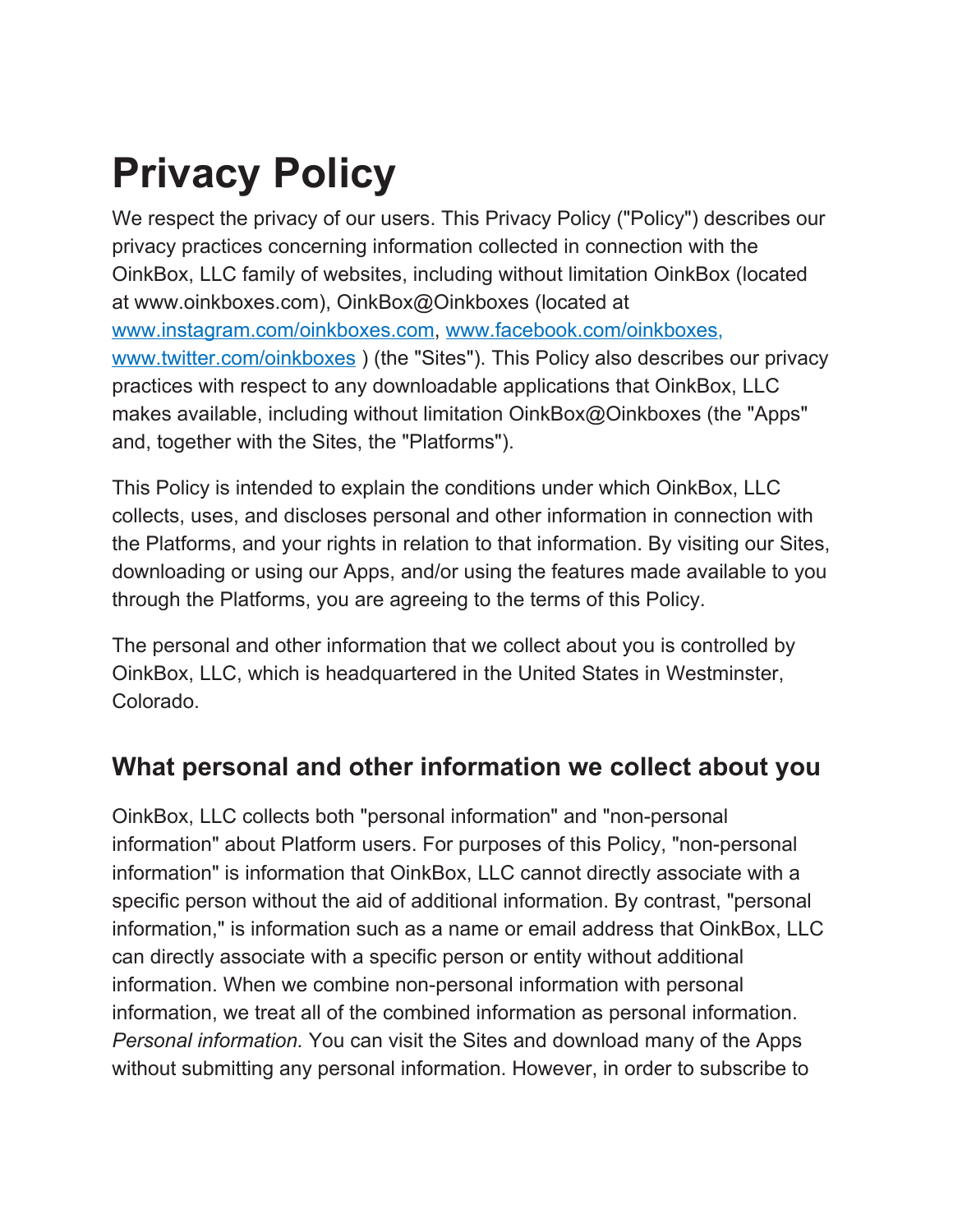our services or use many features of our Platforms, you will be required to provide personal information. For example:

*Registration.* In order to use some features of the Platforms, you must first subscribe to the applicable OinkBox, LLC service. During registration, you are required to provide certain personal information (such as name, email address, shipping address, and credit card number and expiration date) in accordance with our terms of use.

*Facebook.* Certain applications, including OinkBox@OinkBoxes, may require you to log in through your Facebook account. If you link your Facebook account to a OinkBox, LLC service, this allows us to obtain information from those accounts (such as your friends or contacts). The information we obtain from those services often depends on your settings or their privacy policies, so be sure to check what those are.

*Orders.* If you purchase a product or service from us, we request certain personal information from you on our order form. You must provide personal contact information (such as name, email address, and shipping address) and financial information (such as a credit card number and expiration date).

*Posted Content.* Certain of our Platforms enable users to submit additional information that may be made accessible to other users or the general public. To post content, you may be required to first register by providing information such as an email address, display name, and password. Registrants also may choose to voluntarily provide additional information, including an avatar image, a biography, and/or information about their location. And, of course, registrants may disclose personal and other information through their posted content. *Feedback.* Our online contact form also contains a "additional info" field through which you may submit additional personal information.

We may combine personal information collected through the Platforms with other information that we or third parties collect about you in other contexts—such as our communications with you via email or phone, or your customer service records. We will treat such combined information as personal information and protect it in accordance with this Policy.

*Surveys, Contests, and Promotions.* From time to time, OinkBox, LLC may ask Platform users to participate in surveys, contests, or promotions. Such surveys, contests, and promotions may be used to collect both personal and non-personal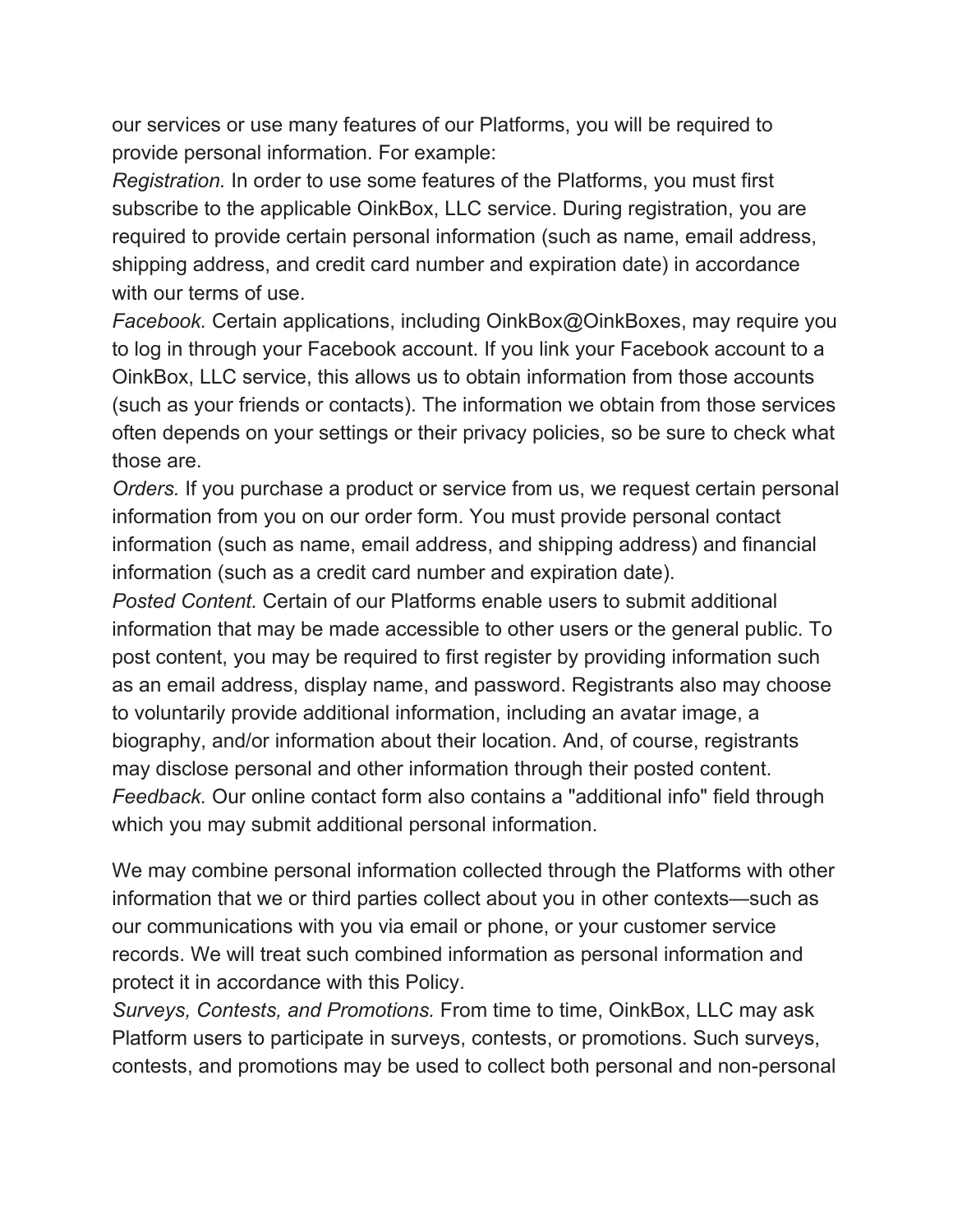information. Participation is completely voluntary, and you therefore have a choice whether or not to disclose your information.

*Log data.* When you use the Platforms, we automatically receive and record certain information from your computer (or other device) and your browser. This may include such data as your IP address and domain name, the pages you visit or the features you use on the Platforms, the date and time of your visit, the files that you download, the URLs from the websites you visit before and after navigating to the Platforms, your software and hardware attributes (including device IDs), your general geographic location (e.g., your city, state, or metropolitan region), and certain cookie information (see below). To obtain such information, we may use web logs or applications that recognize your computer or device and gather information about its online activity.

*Cookies.* We also use cookies in conjunction with the Platforms. Cookies are small files that are stored on your computer or other device by your web browser. A cookie allows the Platforms to recognize whether you have visited before and may store user preferences and other information. For example, cookies can be used to collect information about your use of the Platforms during your current session and over time (including the pages you view and the files you download), the operating system and browser type of your computer or other device, your Internet service provider, your domain name and IP address, your general geographic location, the website that you visited before navigating to the Platforms, and the link you used to leave the Platforms. If you are concerned about having cookies on your computer or device, you can set your browser to refuse all cookies or to indicate when a cookie is being set, allowing you to decide whether to accept it. You can also delete cookies from your computer or device. However, if you choose to block or delete cookies, certain features of the Platforms may not operate correctly.

*Web beacons.* We also may use an application known as a "web beacon" (also known as a "clear gif" or "web bug"). A web beacon is an electronic file that usually consists of a single-pixel image. It can be embedded in a web page or in an email to transmit information, which could include personal information. For example, it allows an email sender to determine whether a user has opened a particular email.

*Third-party online tracking and behavioral advertising.* We also may partner with certain third parties to collect, analyze, and use some of the personal and non-personal information described in this section. For example, we may allow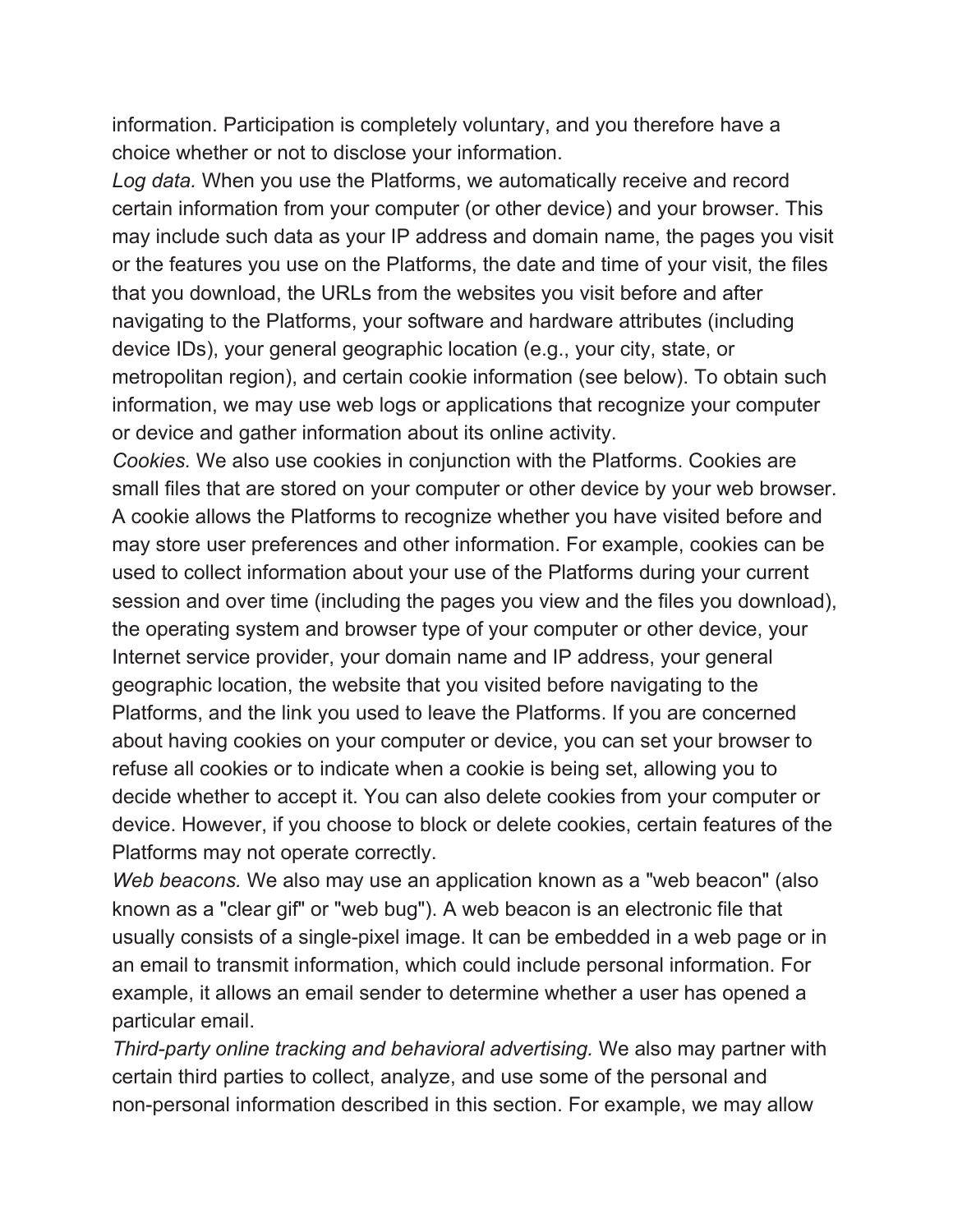third parties to set cookies or use web beacons on the Platforms or in email communications from OinkBox, LLC. This information may be used for a variety of purposes, including online behavioral advertising, as discussed below (see the section entitled "How we share personal and non-personal information with third parties").

# **How we use the personal and non-personal information that we collect**

OinkBox, LLC uses the information that we collect for a variety of purposes. If we have personal information about you, we may use it, for example: to respond to your questions or requests concerning the Platforms or other services offered by OinkBox, LLC or our partners; to fulfill the terms of any agreement you have with us; to fulfill your requests for our services and orders for products or otherwise complete a transaction that you initiate; to send you information about our services, the status of any orders, and other topics that are likely to be of interest to you, including newsletters, updates, or other communications; to authenticate billing and identification information; to deliver confirmations, account information, notifications, awards, service-related announcements, and similar operational communications; to improve or personalize your user experience; to improve the quality of our products and services; to comply with legal and/or regulatory requirements; and to manage our business.

We use the non-personal information that we collect for such purposes as: counting and recognizing users of the Platforms; analyzing users' demographics, interests, and behavior, including how they use the Platforms and various Platform features; improving the Platforms and enhancing users' experiences with the Platforms; researching and creating new products and services or improving our existing products and services; enabling additional website and application analytics and research concerning the Platforms; and managing our business. OinkBox, LLC may link non-personal information gathered using cookies and web beacons with personal information. But in that event, we will treat the combined information as personal information.

We also may use the personal and non-personal information that we collect to send you promotional communications, including emails or postal mail about the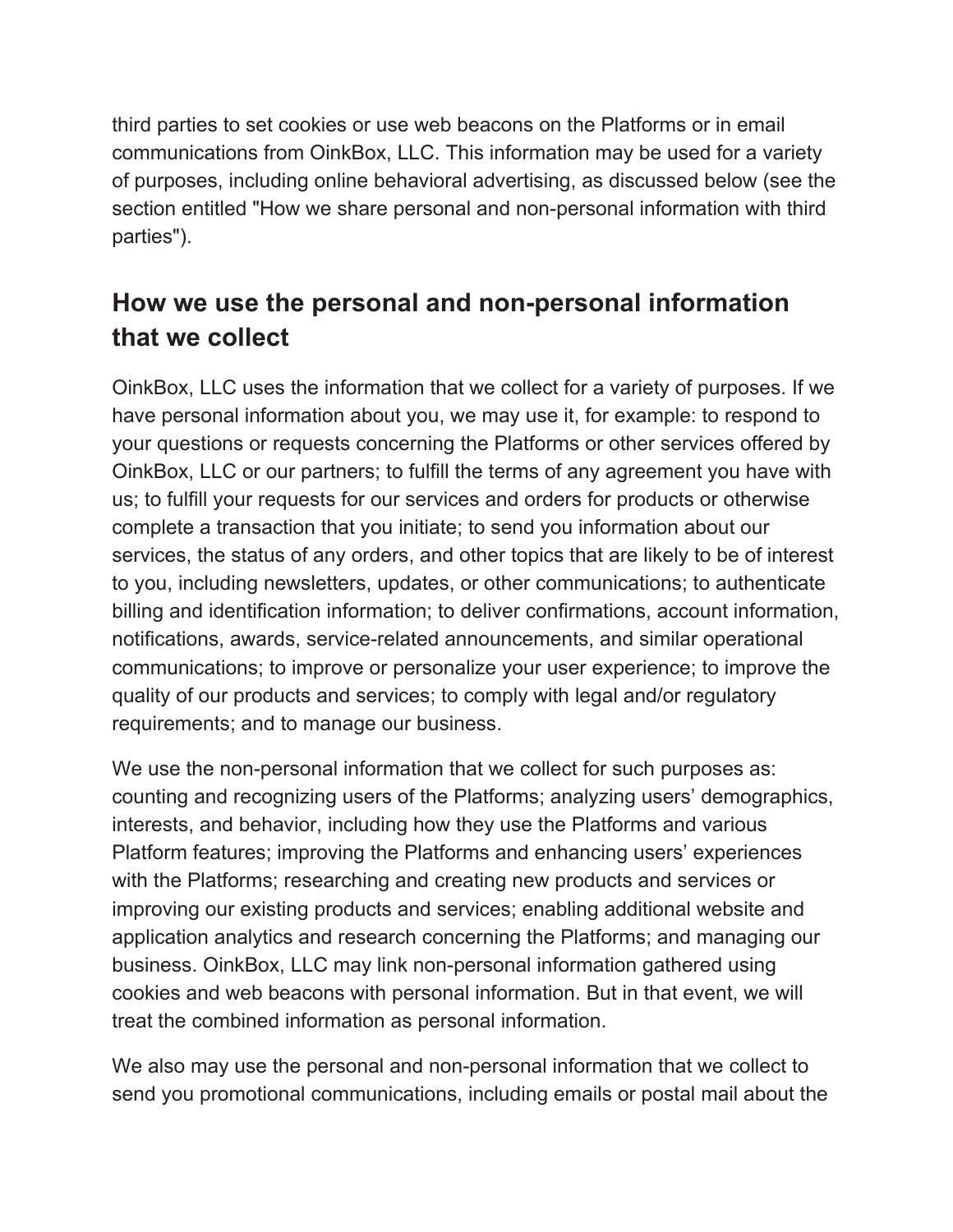products and services offered by OinkBox, LLC or our partners. Although we hope you will find our promotional emails of interest, you may opt out of receiving them by sending an email to info@oinkboxes.com with "optout" in the subject line, or by clicking on the "unsubscribe" link in any promotional email. Promotional emails will also have instructions for opting out of that type of communication in the future.

We also provide you the opportunity to opt-out of having your personal information used for certain purposes when we ask for this information. For example, if you purchase a product/service but do not wish to receive any additional marketing material from us, you can indicate your preference on our order form.

If you choose to use our referral service to tell a friend about our products or services, we will ask you for your friend's name and email address. We will automatically send your friend emails inviting him or her to visit the Platforms. This personal information may be used to track the success of our referral program. Your friend may contact us at info@oinkboxes.com to request that we remove this information from our database.

# **How we share personal and non-personal information with third parties**

We share your personal information and non-personal information with other parties for a variety of purposes, as described below.

*Analytics and online behavioral advertising.* We partner with certain third parties to collect the non-personal information discussed above and to engage in analysis, auditing, research, and reporting. These third parties may use web logs or web beacons, and they may set and access cookies on your computer or other device. In particular, as of the effective date of this Policy, certain of the Sites and Apps use such third party services as Google Analytics, , Facebook retargeting, and Perfect Audience to help collect and analyze certain information for the purposes discussed above.

The Platforms also enable third-party tracking mechanisms to collect your non-personal information for use in online behavioral advertising. For example, third parties may use the fact that you visited the Platforms to target online ads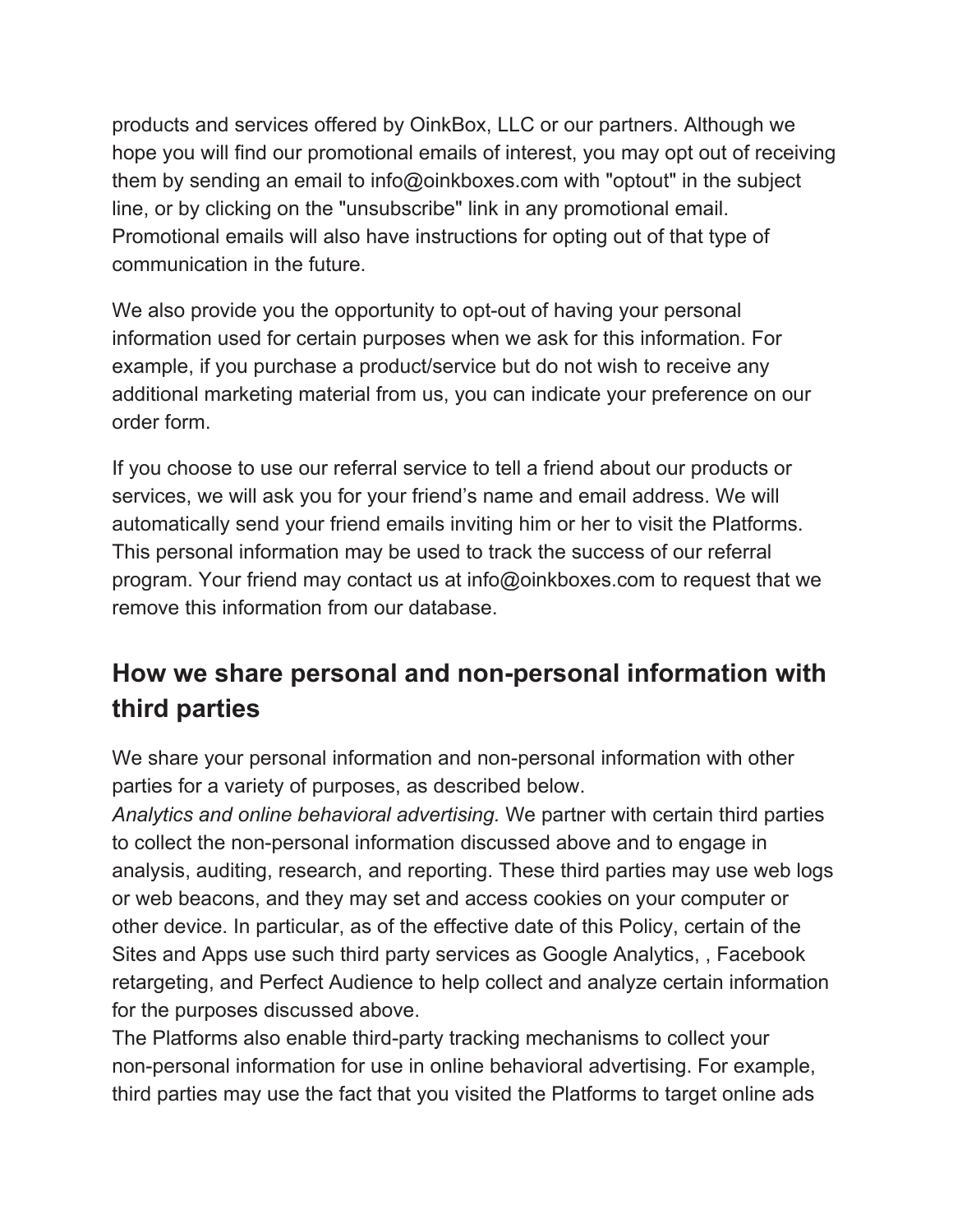for OinkBox, LLC services to you on non- OinkBox, LLC websites or services. In addition, our third-party advertising networks might use information about your use of the Platforms to help target non- OinkBox, LLC advertisements based on your online behavior in general. For information about behavioral advertising practices, including privacy and confidentiality, visit the Network [Advertising](http://www.networkadvertising.org/understanding-online-advertising) [Initiative](http://www.networkadvertising.org/understanding-online-advertising) website or the Digital [Advertising](http://www.aboutads.info/) Alliance website.

The use of online tracking mechanisms by third parties is subject to those third parties' own privacy policies, and not this Policy. If you prefer to prevent third parties from setting and accessing cookies on your computer, you may set your browser to block cookies. Additionally, you may remove yourself from the targeted advertising of companies within the Network Advertising Initiative by [opting](http://www.networkadvertising.org/choices/) out here, or of companies participating in the Digital Advertising Alliance program by [opting](http://www.aboutads.info/choices) out here. Although our Platforms currently do not respond to "do not track" browser headers, you can limit tracking through these third-party programs and by taking the other steps discussed above.

*Third-party service providers and business partners.* OinkBox, LLC also uses other third-party service providers to help us manage and improve the Platforms and other OinkBox, LLC services. These service providers may collect and/or use your personal or non-personal information to assist us in achieving the purposes discussed above in the section entitled "How we use the personal and non-personal information that we collect." For example, we use third parties to help us target and implement our email communications and direct mailings, to verify your identity and address for shipping purposes, to ship our products, and to process your credit card information. We also use third-party platforms to help us manage our relationships with the people and companies that use our services.

We also may share your personal or non-personal information with other third parties when necessary to fulfill your requests for services; to complete a transaction that you initiate; to meet the terms of any agreement that you have with us or our partners; or to manage our business.

*Your direct sharing of information on the Platforms.* Certain features of our Platforms make it possible for you to share comments or feedback publicly with all other users of the Platforms. Any information that you submit through such features will be available to the public at large and potentially accessible through third-party search engines. Such information can be read, collected, and/or used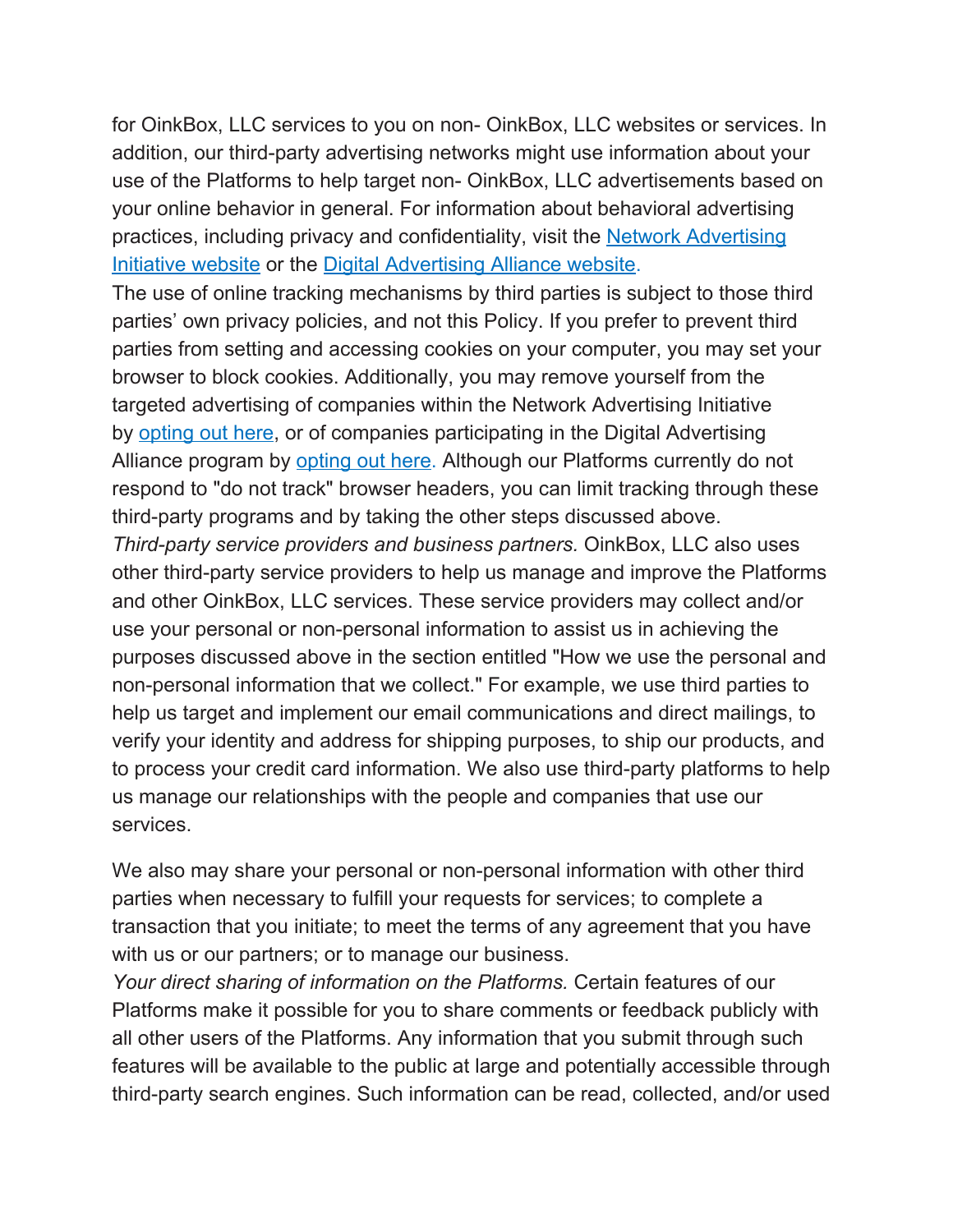by others, and it could be used to send you unsolicited messages if you disclose personal information. Accordingly, please take care when using these features of the Platforms.

*Your direct sharing of personal information through third-party websites and services.* The Platforms may enable you to share directly personal information with websites or online services operated by third parties. For example, the Platforms contain links to third-party websites that incorporate comment and social media features. The Platforms may also contain a Facebook "like" button, a Twitter "follow" button, or similar features. If you choose to use these features, you may disclose your personal information not just to those third-party websites and services, but also to their users and the public more generally. Because these third-party websites and services are not operated by OinkBox, LLC, we are not responsible for the content or practices of those websites or services. The collection, use, and disclosure of your personal and non-personal information will be subject to the privacy policies of the third party websites or services, and not this Policy.

*Third-party plugins.* The Platforms integrate certain third-party plug-ins (such as a Facebook "like" button). Even if you do not click on these plug-ins, they may collect information about you, such as your IP address and the pages that you view. They also may set and/or access a cookie. These plugins are governed by the privacy policy of the company providing them.

*Legal purposes.* We also may use or share your personal or non-personal information with third parties when we believe, in our sole discretion, that doing so is necessary:

- to comply with applicable law or a court order, subpoena, or other legal process;
- to investigate, prevent, or take action regarding illegal activities, suspected fraud, violations of our terms and conditions, or situations involving threats to our property or the property or physical safety of any person or third party;
- to establish, protect, or exercise our legal rights or defend against legal claims; or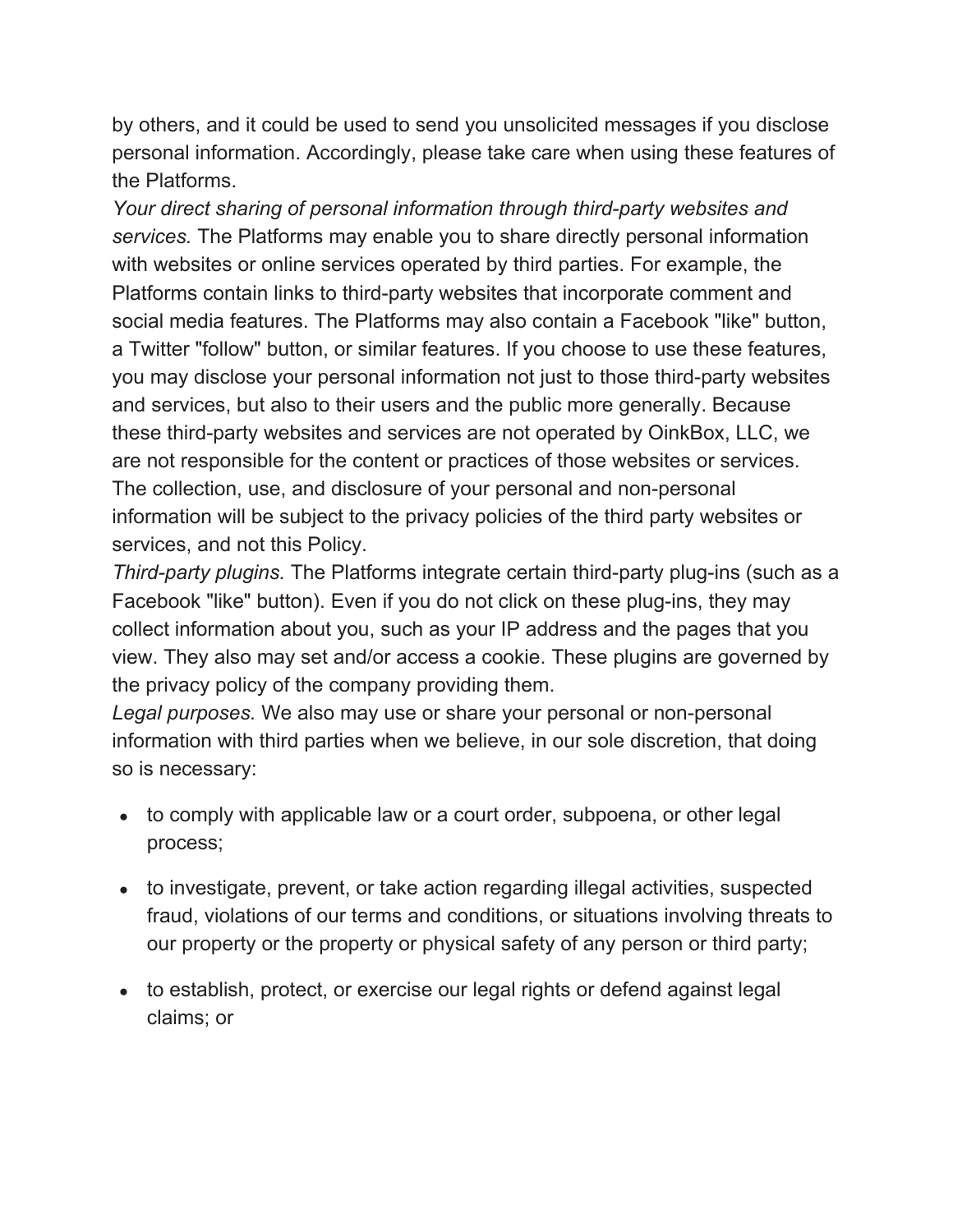• to facilitate the actual or proposed financing, securitization, insuring, sale, assignment, bankruptcy, or other disposal of all or part of our business or assets.

*Aggregated information.* From time to time, OinkBox, LLC may also share de-identified and aggregated information about Platform users, such as by publishing a report on trends in the usage of the Platforms.

## **Security**

OinkBox, LLC uses commercially reasonable physical, electronic, and procedural safeguards to protect your personal information against loss or unauthorized access, use, modification, or deletion. When you enter sensitive information (such as credit card number and/or social security number) on our registration or order forms, we encrypt that information using secure technology. However, no security program is foolproof, and thus we cannot guarantee the absolute security of your personal or other information.

#### **Reviewing and updating your information**

If you want to learn more about the personal information that OinkBox, LLC has about you, or you would like to update or change that information, or deactivate your account, please contact us by email at [info@oinkboxes.com.](mailto:info@oinkboxes.com) Note that deactivating your account does not cause your account information to be deleted from our servers. You can request such deletion by emailing our Customer Support team at [info@oinkboxes.com.](mailto:info@oinkboxes.com)

# **Information for Platform users from outside the United States**

The personal and non-personal information that we collect through or in connection with the Platforms is transferred to and processed in the United States for the purposes described above. OinkBox, LLC also may subcontract the processing of your data to, or otherwise share your data with, affiliates or third parties in the United States or countries other than your country of residence. The data-protection laws in these countries may be different from, and